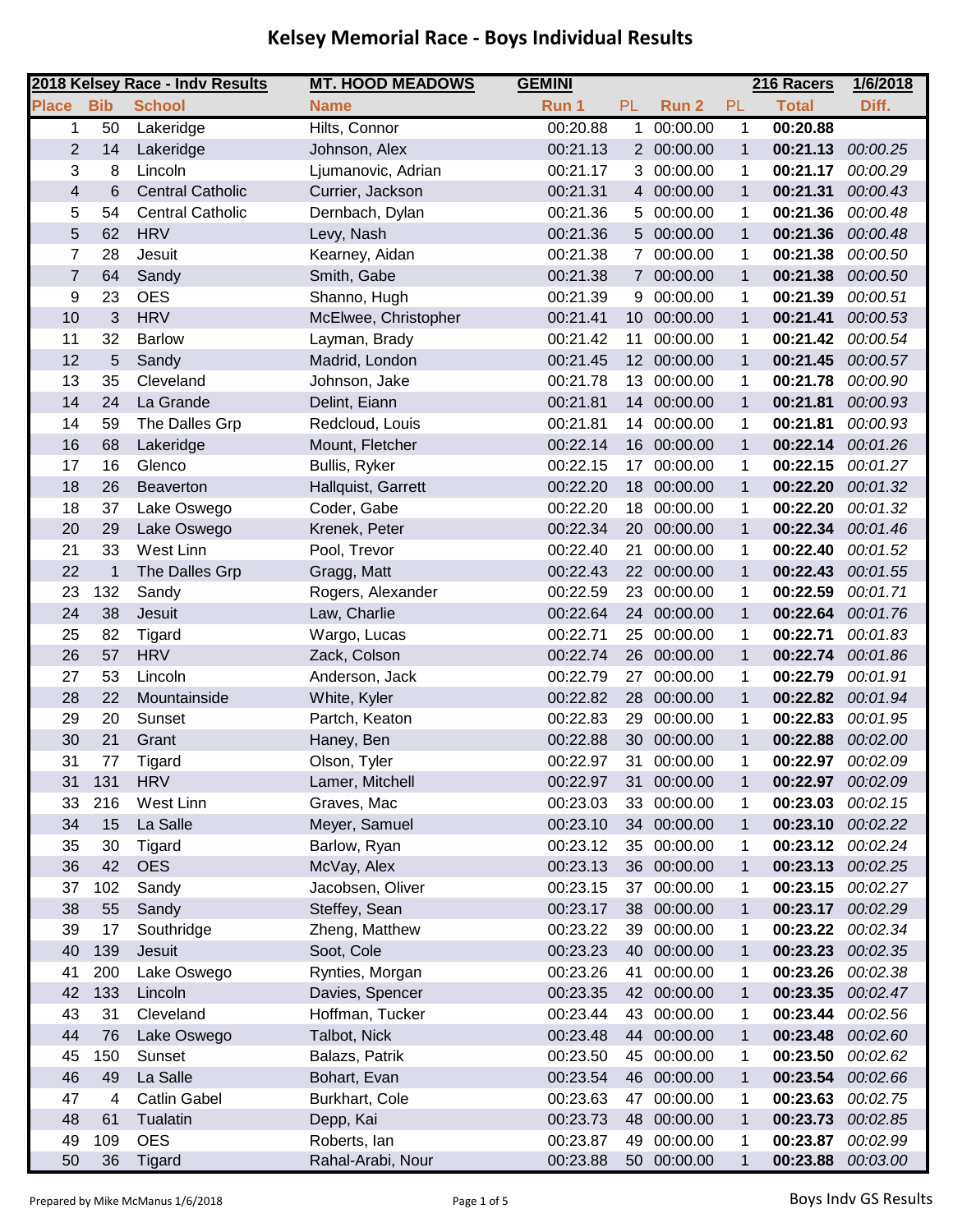| 50  | 119 | Lake Oswego         | Giacobazzi, Andrew | 00:23.88     |    | 50 00:00.00           | 1            | 00:23.88 | 00:03.00 |
|-----|-----|---------------------|--------------------|--------------|----|-----------------------|--------------|----------|----------|
| 52  | 58  | Tualatin            | Jost, Jeff         | 00:23.92     |    | 52 00:00.00           | $\mathbf{1}$ | 00:23.92 | 00:03.04 |
| 53  | 45  | Sunset              | Freeborn, Paul     | 00:23.97     | 53 | 00:00.00              | 1            | 00:23.97 | 00:03.09 |
| 54  | 78  | Cleveland           | Harding, Ben       | 00:23.98     | 54 | 00:00.00              | $\mathbf{1}$ | 00:23.98 | 00:03.10 |
| 55  | 122 | <b>OES</b>          | Garten, Brian      | 00:24.16     | 55 | 00:00.00              | 1            | 00:24.16 | 00:03.28 |
| 56  | 149 | Grant               | Bene, Reid         | 00:24.17     | 56 | 00:00.00              | $\mathbf{1}$ | 00:24.17 | 00:03.29 |
| 57  | 91  | Lakeridge           | Willis, Myles      | 00:24.22     | 57 | 00:00.00              | 1            | 00:24.22 | 00:03.34 |
| 58  | 83  | Lake Oswego         | Looney, Ethan      | 00:24.29     | 58 | 00:00.00              | $\mathbf{1}$ | 00:24.29 | 00:03.41 |
| 58  | 84  | Jesuit              | Pliska, Nick       | 00:24.29     |    | 58 00:00.00           | 1            | 00:24.29 | 00:03.41 |
| 60  | 70  | Sunset              | Pearson, Cole      | 00:24.52     | 60 | 00:00.00              | $\mathbf{1}$ | 00:24.52 | 00:03.64 |
| 61  | 137 | <b>OES</b>          | Gillespie, Henry   | 00:24.67     | 61 | 00:00.00              | 1            | 00:24.67 | 00:03.79 |
| 62  | 11  | Franklin            | Charles, Elias     | 00:24.82     | 62 | 00:00.00              | $\mathbf{1}$ | 00:24.82 | 00:03.94 |
| 63  | 146 | Jesuit              | Wallace, Charlie   | 00:25.06     | 63 | 00:00.00              | 1            | 00:25.06 | 00:04.18 |
| 64  | 156 | Lincoln             | Rahr, Sumner       | 00:25.07     | 64 | 00:00.00              | $\mathbf 1$  | 00:25.07 | 00:04.19 |
| 65  | 39  | <b>Beaverton</b>    | Hallquist, Mikael  | 00:25.20     |    | 65 00:00.00           | 1            | 00:25.20 | 00:04.32 |
| 66  | 87  | <b>OES</b>          | Brown, Asa         | 00:25.22     | 66 | 00:00.00              | $\mathbf{1}$ | 00:25.22 | 00:04.34 |
| 66  | 128 | Sandy               | Tvrznik, Pavel     | 00:25.22     |    | 66 00:00.00           | 1            | 00:25.22 | 00:04.34 |
| 68  | 112 | Lake Oswego         | Looney, Quinn      | 00:25.25     | 68 | 00:00.00              | $\mathbf 1$  | 00:25.25 | 00:04.37 |
| 68  | 125 | Lakeridge           | Karyukin, Artyom   | 00:25.25     | 68 | 00:00.00              | 1            | 00:25.25 | 00:04.37 |
| 70  | 69  | Southridge          | Cristurean, Denis  | 00:25.40     | 70 | 00:00.00              | $\mathbf{1}$ | 00:25.40 | 00:04.52 |
| 71  | 80  | West Linn           | Liubich, Max       | 00:25.43     | 71 | 00:00.00              | 1            | 00:25.43 | 00:04.55 |
| 72  | 116 | <b>West Linn</b>    | Chebuck, Harrison  | 00:25.56     | 72 | 00:00.00              | $\mathbf 1$  | 00:25.56 | 00:04.68 |
| 73  | 27  | Wilsonville         | Gibson, Zach       | 00:25.58     | 73 | 00:00.00              | 1            | 00:25.58 | 00:04.70 |
| 73  | 107 | Sunset              | Press, Rohan       | 00:25.58     | 73 | 00:00.00              | $\mathbf{1}$ | 00:25.58 | 00:04.70 |
| 75  | 47  | Southridge          | Johnson, Colton    | 00:25.59     |    | 75 00:00.00           | $\mathbf 1$  | 00:25.59 | 00:04.71 |
| 76  | 72  | <b>OES</b>          | Bergquam, Ian      | 00:25.61     | 76 | 00:00.00              | $\mathbf 1$  | 00:25.61 | 00:04.73 |
| 77  | 217 | West Linn           | Wicklund, Brian    | 00:25.66     | 77 | 00:00.00              | 1            | 00:25.66 | 00:04.78 |
| 78  | 81  | Cleveland           | Dewees, Carter     | 00:25.74     | 78 | 00:00.00              | $\mathbf{1}$ | 00:25.74 | 00:04.86 |
| 79  | 111 | Jesuit              | Breemer, Andrew    | 00:25.93     | 79 | 00:00.00              | $\mathbf 1$  | 00:25.93 | 00:05.05 |
| 80  | 203 | Lakeridge           | Hebert, Jack       | 00:25.94     | 80 | 00:00.00              | $\mathbf{1}$ | 00:25.94 | 00:05.06 |
| 81  | 201 | Lake Oswego         | Fullman, Ethan     | 00:25.99     | 81 | 00:00.00              | 1            | 00:25.99 | 00:05.11 |
| 82  | 172 | Lincoln             | Piesner, Sam       | 00:26.00     | 82 | 00:00.00              | $\mathbf{1}$ | 00:26.00 | 00:05.12 |
| 83  | 97  | Tualatin            | Jordan, Christian  | 00:26.03     | 83 | 00:00.00              | 1            | 00:26.03 | 00:05.15 |
| 84  | 187 | Lincoln             | Rahr, Guido        | 00:26.08     | 84 | 00:00.00              | 1            | 00:26.08 | 00:05.20 |
| 85  | 79  | West Linn           | Misra, Haden       | 00:26.17     | 85 | 00:00.00              | 1            | 00:26.17 | 00:05.29 |
| 86  | 52  | Westview            | Gore, Bradley      | 00:26.25     |    | 86 00:00.00           | $\mathbf 1$  | 00:26.25 | 00:05.37 |
| 87  | 88  | Grant               | Hieggelke, Coen    | 00:26.29     | 87 | 00:00.00              | 1            | 00:26.29 | 00:05.41 |
| 88  | 56  | <b>Catlin Gabel</b> | Cohen, Miles       | 00:26.33     | 88 | 00:00.00              | $\mathbf 1$  | 00:26.33 | 00:05.45 |
| 89  | 71  | Grant               | Rogers, Nick       | 00:26.43     | 89 | 00:00.00              | 1            | 00:26.43 | 00:05.55 |
| 90  | 120 | Jesuit              | Gewant, Nathan     | 00:26.44     | 90 | 00:00.00              | $\mathbf 1$  | 00:26.44 | 00:05.56 |
| 91  | 198 | Lakeridge           | Migchelbrink, Joey | 00:26.45     | 91 | 00:00.00              | 1            | 00:26.45 | 00:05.57 |
| 92  | 74  | Beaverton           | Atwood, Jordan     | 00:26.49     |    | 92 00:00.00           | $\mathbf 1$  | 00:26.49 | 00:05.61 |
| 93  | 105 | Lakeridge           | LeVee, Nick        | 00:26.65     |    | 93 00:00.00           | 1            | 00:26.65 | 00:05.77 |
| 94  | 10  | Newberg             | Walls, Dawson      | 00:26.66     | 94 | 00:00.00              | $\mathbf{1}$ | 00:26.66 | 00:05.78 |
| 95  | 34  | West Linn           | Windjum, Chris     | 00:26.67     | 95 | 00:00.00              | 1            | 00:26.67 | 00:05.79 |
| 96  | 60  | The Dalles Grp      | Martin, Ethan      | 00:26.71     |    | 96 00:00.00           | 1            | 00:26.71 | 00:05.83 |
| 97  | 173 | Sandy               | Shattuck, Porter   | 00:26.77     | 97 | 00:00.00              | 1            | 00:26.77 | 00:05.89 |
| 98  | 40  | Wilson              | Simmons, Mitchell  | 00:26.81     | 98 | 00:00.00              | $\mathbf{1}$ | 00:26.81 | 00:05.93 |
| 99  | 160 | <b>OES</b>          | Drebes, Lincoln    | 00:27.05     |    | 99 00:00.00           | 1            | 00:27.05 | 00:06.17 |
| 100 | 44  | Grant               | Varga, Dillon      | 00:27.11     |    | 100 00:00.00          | $\mathbf{1}$ | 00:27.11 | 00:06.23 |
| 101 | 211 | Lake Oswego         | Saefke, Jackson    | 00:27.28 101 |    | 00:00.00              | 1            | 00:27.28 | 00:06.40 |
| 102 | 178 | Grant               | Arthur, Collin     |              |    | 00:27.30 102 00:00.00 | 1            | 00:27.30 | 00:06.42 |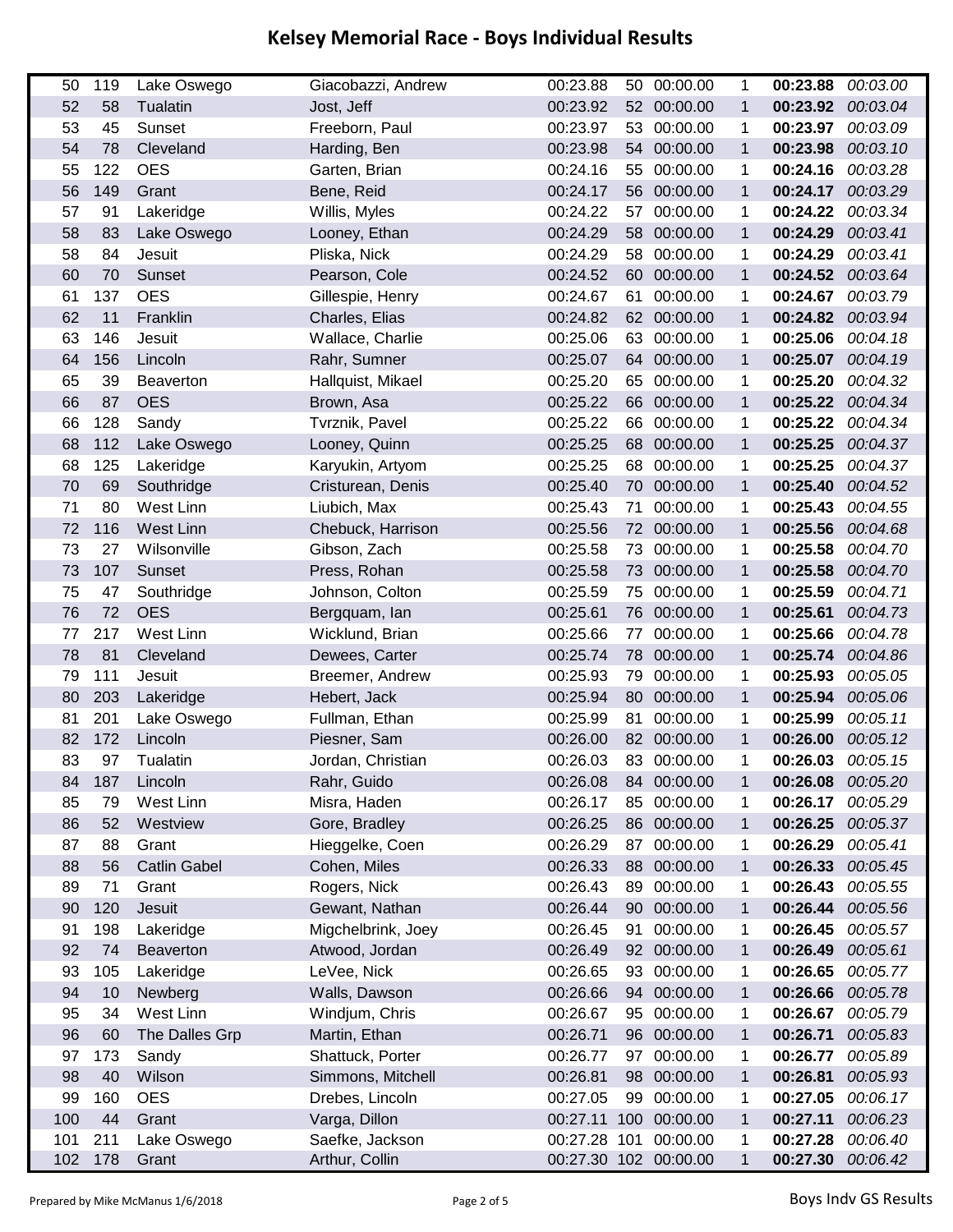| 103        | 145        | Lake Oswego         | Wagner, Simon                | 00:27.32 103 00:00.00                          |          | 1            | 00:27.32             | 00:06.44             |
|------------|------------|---------------------|------------------------------|------------------------------------------------|----------|--------------|----------------------|----------------------|
| 104        | 204        | Lakeridge           | Polliack, Sammy              | 00:27.33 104 00:00.00                          |          | 1            | 00:27.33             | 00:06.45             |
| 105        | 199        | Jesuit              | Maddocks, Johnny             | 00:27.34 105 00:00.00                          |          | 1            | 00:27.34             | 00:06.46             |
| 106        | 124        | Sunset              | Derocher, Aidan              | 00:27.35 106 00:00.00                          |          | 1            | 00:27.35             | 00:06.47             |
| 107        | 108        | Grant               | Gartrell, Sam                | 00:27.38 107 00:00.00                          |          | 1            | 00:27.38             | 00:06.50             |
| 108        | 161        | Jesuit              | Rundle, Jack                 | 00:27.41 108 00:00.00                          |          | $\mathbf 1$  | 00:27.41             | 00:06.53             |
| 109        | 110        | <b>Beaverton</b>    | Oldham, Ryan                 | 00:27.47 109                                   | 00:00.00 | 1            | 00:27.47             | 00:06.59             |
| 110        | 167        | Jesuit              | Dorsh, Peyton                | 00:27.48 110 00:00.00                          |          | $\mathbf{1}$ | 00:27.48             | 00:06.60             |
| 111        | 164        | West Linn           | Henderson, Bobby             | 00:27.50 111                                   | 00:00.00 | 1            | 00:27.50             | 00:06.62             |
| 112        | 51         | Newberg             | Guyette, Gus                 | 00:27.59 112 00:00.00                          |          | $\mathbf{1}$ | 00:27.59             | 00:06.71             |
| 112        | 115        | West Linn           | Martin, Kye                  | 00:27.59 112 00:00.00                          |          | 1            | 00:27.59             | 00:06.71             |
| 114        | 175        | Lincoln             | Glassman, Noah               | 00:27.65 114 00:00.00                          |          | $\mathbf 1$  | 00:27.65             | 00:06.77             |
| 115        | 92         | Newberg             | Burner, Samuel               | 00:27.69 115 00:00.00                          |          | 1            | 00:27.69             | 00:06.81             |
| 116        | 75         | Jesuit              | Steen, Connor                | 00:27.74 116 00:00.00                          |          | $\mathbf 1$  | 00:27.74             | 00:06.86             |
| 117        | 165        | Lake Oswego         | Hatfield, Jack               | 00:27.75 117 00:00.00                          |          | 1            | 00:27.75             | 00:06.87             |
| 118        | 202        | Jesuit              | Handick, Thomas              | 00:27.78 118 00:00.00                          |          | $\mathbf{1}$ | 00:27.78             | 00:06.90             |
| 119        | 140        | Lake Oswego         | Schelonka, Jackson           | 00:27.82 119 00:00.00                          |          | 1            | 00:27.82             | 00:06.94             |
| 120        | 136        | Grant               | Grosscup, Ben                | 00:27.85 120 00:00.00                          |          | $\mathbf{1}$ | 00:27.85             | 00:06.97             |
| 121        | 141        | Tigard              | Atwood, Mitchell             | 00:28.15 121 00:00.00                          |          | 1            | 00:28.15             | 00:07.27             |
| 121        | 209        | Lakeridge           | Williams, Cameron            | 00:28.15 121 00:00.00                          |          | $\mathbf{1}$ | 00:28.15             | 00:07.27             |
| 123        | 2          | Tualatin            | Jordan, Taylor               | 00:28.28 123 00:00.00                          |          | 1            | 00:28.28             | 00:07.40             |
| 123        | 181        | Lake Oswego         | Namyasenko, Greg             | 00:28.28 123 00:00.00                          |          | $\mathbf{1}$ | 00:28.28             | 00:07.40             |
| 125        | 63         | <b>Catlin Gabel</b> | Leonard, William             | 00:28.33 125 00:00.00                          |          | 1            | 00:28.33             | 00:07.45             |
| 126        | 186        | Lakeridge           | Karyukin, Konstantin         | 00:28.42 126 00:00.00                          |          | $\mathbf{1}$ | 00:28.42             | 00:07.54             |
| 127        | 147        | <b>Beaverton</b>    | Weinstein, Noah              | 00:28.43 127 00:00.00                          |          | 1            | 00:28.43             | 00:07.55             |
| 128        | 182        | West Linn           | Meaney, Cole                 | 00:28.45 128 00:00.00                          |          | $\mathbf{1}$ | 00:28.45             | 00:07.57             |
| 129        | 134        | Lakeridge           | Kuhn, Teddy                  | 00:28.59 129 00:00.00                          |          | 1            | 00:28.59             | 00:07.71             |
| 130        | 67         | Newberg             | Deats, Liam                  | 00:28.65 130 00:00.00                          |          | $\mathbf{1}$ | 00:28.65             | 00:07.77             |
| 131        | 46         | <b>Benson</b>       | Hagedorn, Carter             | 00:28.66 131                                   | 00:00.00 | 1            | 00:28.66             | 00:07.78             |
| 132        | 183        | <b>West Linn</b>    | Ringelspaugh, Keneth         | 00:28.68 132 00:00.00                          |          | $\mathbf 1$  | 00:28.68             | 00:07.80             |
| 133        | 162        | Lake Oswego         | Pancoast, Lance              | 00:28.71 133 00:00.00                          |          | 1            | 00:28.71             | 00:07.83             |
| 134        | 13         | <b>ACMA</b>         | LaPorte, Dylan               | 00:28.72 134 00:00.00                          |          | 1            | 00:28.72             | 00:07.84             |
| 135        | 66         | Westview            | Smith, Austin                | 00:28.98 135 00:00.00                          |          | 1            | 00:28.98             | 00:08.10             |
| 136        | 127        | Lincoln             | Minns, Jack                  | 00:29.21 136 00:00.00                          |          | 1            | 00:29.21             | 00:08.33             |
| 136        | 155        | Sandy               | Moon, Kaleb                  | 00:29.21 136 00:00.00                          |          | 1            | 00:29.21             | 00:08.33             |
| 138        | 214        | Jesuit              | Chatterjee, Reet             | 00:29.22 138 00:00.00                          |          | 1            | 00:29.22             | 00:08.34             |
| 139        | 184        | Lake Oswego         | Briscoe, William             | 00:29.31 139 00:00.00                          |          | 1            | 00:29.31             | 00:08.43             |
| 140        | 142        | West Linn           | Macmurchey, Archer           | 00:29.35 140 00:00.00                          |          | $\mathbf{1}$ | 00:29.35             | 00:08.47             |
| 141        | 100        | Tualatin            | Mitchell, Max                | 00:29.37 141                                   | 00:00.00 | 1            | 00:29.37             | 00:08.49             |
| 142        | 130        | The Dalles Grp      | Fitzgerald, lan              | 00:29.38 142 00:00.00                          |          | 1            | 00:29.38             | 00:08.50             |
| 143        | 135        | Sunset              | Wiles, McKennon              | 00:29.47 143 00:00.00                          |          | 1            | 00:29.47             | 00:08.59             |
| 144        | 171        | Lakeridge           | Carlson, Willie              | 00:29.52 144 00:00.00                          |          | 1            | 00:29.52 00:08.64    |                      |
| 145        | 93         | Lincoln             | Gore-Rivero, Zander          | 00:29.60 145 00:00.00                          |          | 1            | 00:29.60             | 00:08.72             |
| 146        | 18         | Benson              | Rose, Brendan                | 00:29.61 146 00:00.00                          |          | $\mathbf{1}$ | 00:29.61             | 00:08.73             |
| 146        | 210        | Jesuit              | House, Jackson               | 00:29.61 146 00:00.00                          |          | 1            | 00:29.61             | 00:08.73             |
| 148        | 185        | Jesuit              | O'Kelly, Aidan               | 00:29.87 148 00:00.00                          |          | $\mathbf{1}$ | 00:29.87             | 00:08.99             |
| 149        | 197        | Lincoln             | Bonoma, Luca                 | 00:29.90 149 00:00.00                          |          | 1            | 00:29.90             | 00:09.02             |
| 150        | 207        | Lake Oswego         | Daniels, Jake                | 00:29.98 150 00:00.00                          |          | 1            | 00:29.98             | 00:09.10             |
| 151        | 95         | <b>Catlin Gabel</b> | Bockmann, Benjamin           | 00:30.09 151                                   | 00:00.00 | 1            | 00:30.09             | 00:09.21             |
| 152        | 85         | Beaverton           | Martin, Connor               | 00:30.10 152 00:00.00                          |          | 1            | 00:30.10             | 00:09.22             |
| 153<br>154 | 180<br>163 | Jesuit<br>West Linn | Morich, Ben<br>Herbert, John | 00:30.35 153 00:00.00<br>00:30.49 154 00:00.00 |          | 1<br>1       | 00:30.35<br>00:30.49 | 00:09.47<br>00:09.61 |
|            |            |                     |                              |                                                |          |              |                      |                      |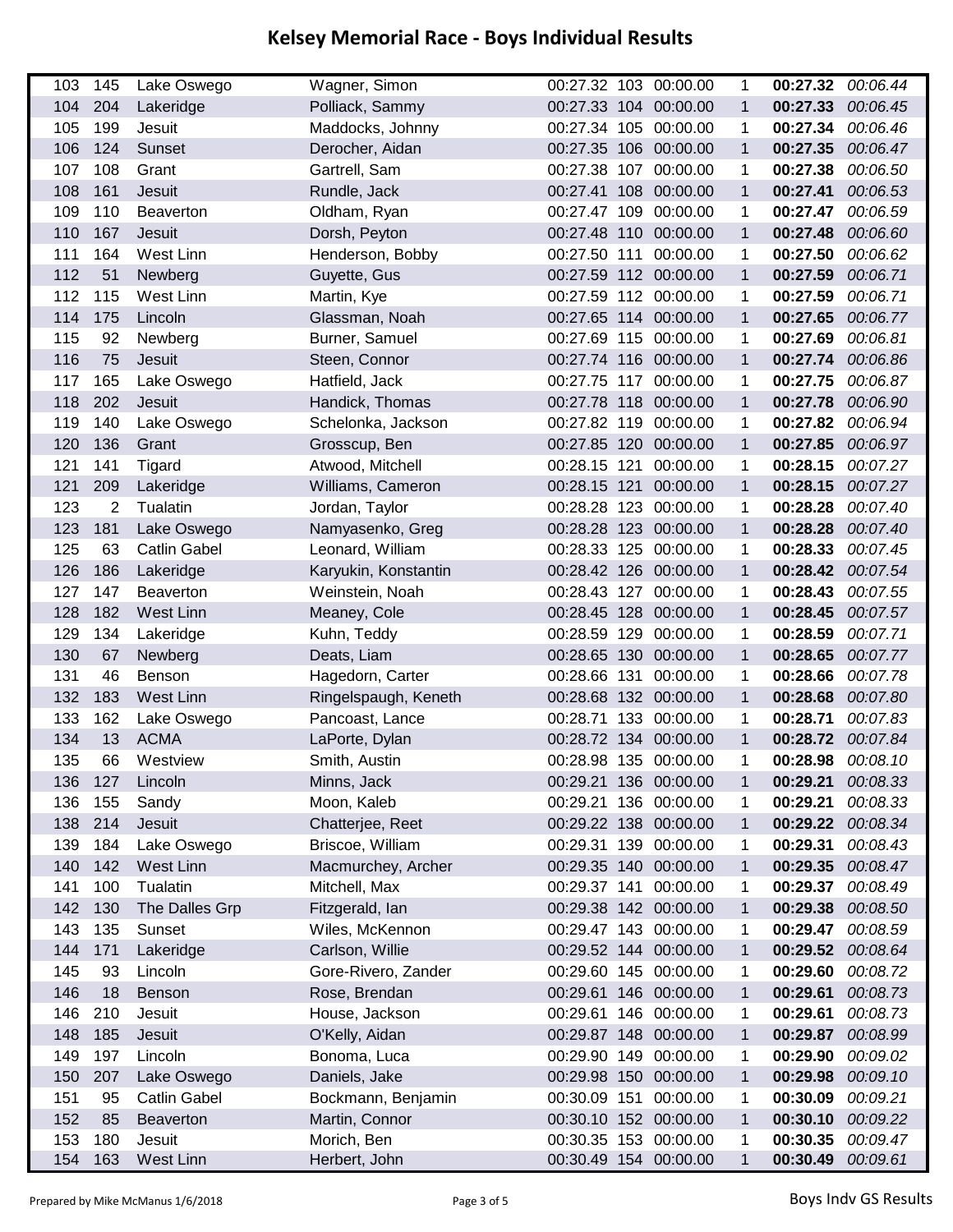| 155 | 104            | Newberg          | Tatsumi, Asher         |              | 00:30.64 155 00:00.00 | 1            | 00:30.64          | 00:09.76 |
|-----|----------------|------------------|------------------------|--------------|-----------------------|--------------|-------------------|----------|
| 156 | 143            | West Linn        | Hill, Braden           |              | 00:30.84 156 00:00.00 | $\mathbf 1$  | 00:30.84          | 00:09.96 |
| 157 | 12             | Jefferson        | Mitchem, Owen          |              | 00:30.85 157 00:00.00 | 1            | 00:30.85          | 00:09.97 |
| 158 | 19             | Veritas          | Andrews, Hudson        |              | 00:30.91 158 00:00.00 | 1            | 00:30.91          | 00:10.03 |
| 159 | 43             | Mountainside     | Li, Ethan              |              | 00:31.01 159 00:00.00 | 1            | 00:31.01          | 00:10.13 |
| 160 | 206            | Lake Oswego      | Lidster, Rory          |              | 00:31.19 160 00:00.00 | $\mathbf 1$  | 00:31.19          | 00:10.31 |
| 161 | 169            | Grant            | Thomason, Leo          | 00:31.33 161 | 00:00.00              | 1            | 00:31.33          | 00:10.45 |
| 162 | 176            | Lakeridge        | Johnson, Ryan          |              | 00:31.56 162 00:00.00 | $\mathbf 1$  | 00:31.56          | 00:10.68 |
| 163 | 86             | Wilson           | Murphy, Ronald         |              | 00:31.68 163 00:00.00 | 1            | 00:31.68          | 00:10.80 |
| 164 | 212            | Lake Oswego      | Luther, Cameron        |              | 00:32.40 164 00:00.00 | $\mathbf{1}$ | 00:32.40          | 00:11.52 |
| 165 | 158            | Sunset           | Cottle, Brock          |              | 00:33.00 165 00:00.00 | 1            | 00:33.00          | 00:12.12 |
| 166 | 117            | Cleveland        | Mickley, Cole          |              | 00:33.14 166 00:00.00 | $\mathbf{1}$ | 00:33.14          | 00:12.26 |
| 167 | 144            | Tigard           | Rahal-Arabi, Salam     |              | 00:33.49 167 00:00.00 | 1            | 00:33.49          | 00:12.61 |
| 168 | 205            | Jesuit           | Odegard, Cole          |              | 00:33.66 168 00:00.00 | $\mathbf{1}$ | 00:33.66          | 00:12.78 |
| 169 | 121            | <b>Beaverton</b> | Flynn, Ryan            |              | 00:33.75 169 00:00.00 | 1            | 00:33.75          | 00:12.87 |
| 170 | 126            | Newberg          | Barlow, Brandon        |              | 00:33.81 170 00:00.00 | $\mathbf{1}$ | 00:33.81          | 00:12.93 |
| 171 | 208            | Jesuit           | Dorsh, Brody           |              | 00:33.84 171 00:00.00 | 1            | 00:33.84          | 00:12.96 |
| 172 | 114            | Cleveland        | Coffin, Tristan        |              | 00:33.86 172 00:00.00 | $\mathbf{1}$ | 00:33.86 00:12.98 |          |
| 173 | 159            | Grant            | Kepplinger, Jesse      |              | 00:34.12 173 00:00.00 | 1            | 00:34.12 00:13.24 |          |
| 174 | 213            | Jesuit           | Tcherven, Nicolas      |              | 00:34.15 174 00:00.00 | $\mathbf{1}$ | 00:34.15          | 00:13.27 |
| 175 | 106            | Southridge       | Larson, Eric           |              | 00:36.97 175 00:00.00 | 1            | 00:36.97          | 00:16.09 |
| 176 | 118            | <b>Tigard</b>    | Spisak, Simon          |              | 00:37.35 176 00:00.00 | $\mathbf{1}$ | 00:37.35 00:16.47 |          |
| 177 | 191            | Jesuit           | Adamy, Conner          |              | 00:49.07 177 00:00.00 | 1            | 00:49.07 00:28.19 |          |
| 178 | 194            | Lake Oswego      | Thom, Kyle             |              | 00:51.43 178 00:00.00 | $\mathbf{1}$ | 00:51.43          | 00:30.55 |
| 179 | 193            | West Linn        | Alexi, William         |              | 00:51.57 179 00:00.00 | 1            | 00:51.57          | 00:30.69 |
| 180 | 192            | Lake Oswego      | Sharp, Owen            |              | 00:51.68 180 00:00.00 | $\mathbf{1}$ | 00:51.68 00:30.80 |          |
| 181 | 215            | Lake Oswego      | Wadell, Harrison       | 00:52.16 181 | 00:00.00              | 1            | 00:52.16          | 00:31.28 |
| 182 | 189            | Lincoln          | Elliott, Andrew        |              | 00:56.65 182 00:00.00 | $\mathbf{1}$ | 00:56.65          | 00:35.77 |
| 183 | 188            | Sandy            | Billard, Jake          | 01:18.71 183 | 00:00.00              | 1            | 01:18.71          | 00:57.83 |
|     | $\overline{7}$ | Riverdale        | Anderson, Parker       | <b>DNS</b>   | 00:00.00              | $\mathbf{1}$ |                   |          |
|     | 9              | Westview         | Petersen, William      | <b>DSQ</b>   | 00:00.00              | 1            |                   |          |
|     | 25             | Wilson           | Hickey, Matthew        | <b>DNF</b>   | 00:00.00              | $\mathbf{1}$ |                   |          |
|     | 41             | La Grande        | Begin, Colby           | <b>DNF</b>   | 00:00.00              | 1            |                   |          |
|     | 48             | Glenco           | Gibbens, Josh          | <b>DNS</b>   | 00:00.00              | 1            |                   |          |
|     | 65             | Lincoln          | Werbner, Jacob         | <b>DNF</b>   | 00:00.00              | 1            |                   |          |
|     | 73             | Wilson           | Galford, Griffin       | <b>DSQ</b>   | 00:00.00              | $\mathbf{1}$ |                   |          |
|     | 89             | Sunset           | Larson, Gus            | <b>DNS</b>   | 00:00.00              | 1            |                   |          |
|     | 90             | Southridge       | Carrillo, William      | <b>DNS</b>   | 00:00.00              | $\mathbf 1$  |                   |          |
|     | 94             | Sandy            | Barrett, Patrick       | <b>DNF</b>   | 00:00.00              | 1            |                   |          |
|     | 96             | <b>HRV</b>       | Bukovansky, Zeke       | <b>DNS</b>   | 00:00.00              | $\mathbf{1}$ |                   |          |
|     | 98             | The Dalles Grp   | Harrison, George       | <b>DNS</b>   | 00:00.00              | $\mathbf 1$  |                   |          |
|     | 99             | The Dalles Grp   | Buell, Jacob           | <b>DNS</b>   | 00:00.00              | $\mathbf 1$  |                   |          |
|     | 101            | <b>HRV</b>       | Geller, Levi           | <b>DNS</b>   | 00:00.00              | 1            |                   |          |
|     | 103            | Lincoln          | Koerner, Lucas         | <b>DNF</b>   | 00:00.00              | $\mathbf{1}$ |                   |          |
|     | 113            | Tigard           | Saier, Nathan          | <b>DNS</b>   | 00:00.00              | $\mathbf 1$  |                   |          |
|     | 123            | Grant            | Tom, Nate              | <b>DNS</b>   | 00:00.00              | $\mathbf 1$  |                   |          |
|     | 129            | <b>HRV</b>       | Hall, lan              | <b>DNS</b>   | 00:00.00              | 1            |                   |          |
|     | 138            | Beaverton        | Warton, Philip         | <b>DSQ</b>   | 00:00.00              | $\mathbf{1}$ |                   |          |
|     | 148            | <b>OES</b>       | Stanley, Luke          | <b>DNS</b>   | 00:00.00              | $\mathbf 1$  |                   |          |
|     | 151            | Lakeridge        | Achcar-Winkels, Thiago | <b>DNS</b>   | 00:00.00              | $\mathbf 1$  |                   |          |
|     | 152            | Lincoln          | Lovgren, Noah          | <b>DNS</b>   | 00:00.00              | 1            |                   |          |
|     | 153            | Sandy            | Meyers, Keaton         | <b>DNS</b>   | 00:00.00              | $\mathbf{1}$ |                   |          |